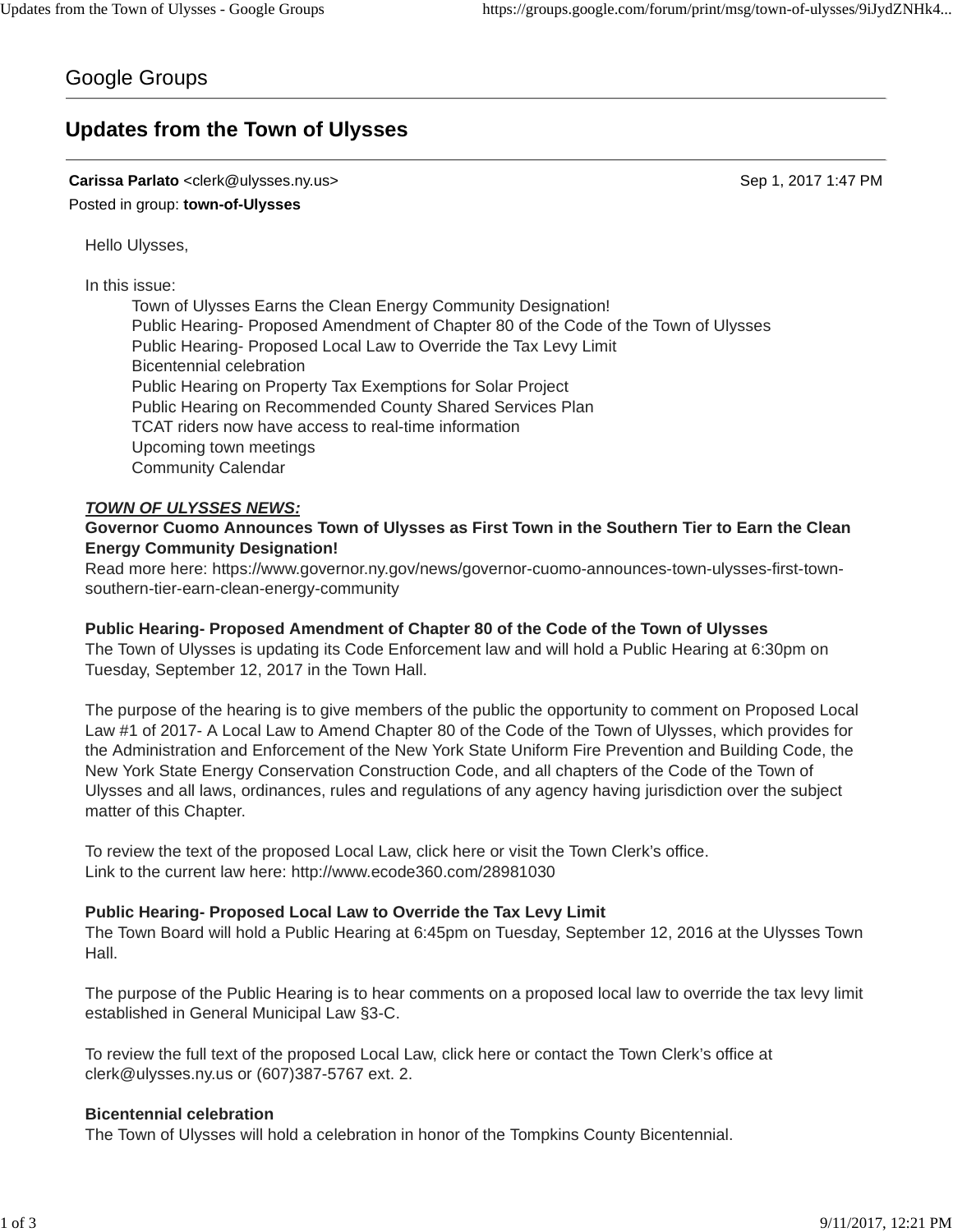Please join us at the Ulysses Town Hall, 10 Elm Street, Trumansburg, on Saturday, September 23, at 11 o'clock for orating, music, ice cream and historic drama that will accompany the unveiling of a marker celebrating our 200 years of county membership and participation.

# *TOMPKINS COUNTY NEWS:*

## **Public Hearing on Property Tax Exemptions for Solar Project**

The Tompkins County Industrial Development Agency (IDA) will hold a public hearing on Monday, Sept. 11 at 9am at the Ulysses Town Hall at 10 Elm St., Trumansburg to determine any property tax exemptions for the 10-acre, 2 megawatt community solar array project at 1574 Trumansburg Road. The public is invited to attend and share their opinions. Read the official notice here.

# **Public Hearing on Recommended County Shared Services Plan**

On Wednesday, September 6th, the Tompkins County Shared Services Panel will again take public comment on Tompkins County's recommended county-wide Shared Services Plan.

The public hearing will be held at 6:00 p.m. on September 6th at Tompkins County Legislature Chambers, located at the Governor Daniel D. Tompkins Building, 121 E. Court Street (second floor), Ithaca.

The hearing will precede an expected formal vote by the Shared Services Panel at that meeting on whether to adopt the Plan and authorize County Administrator Joe Mareane to submit it to New York State.

The session is the third public hearing held to seek input from the public regarding the County's Shared Services Plan, as is required under New York State's County-wide Shared Services Property Tax Savings Plan Law. The Shared Services Panel in July endorsed a draft version of the Plan, prepared by Administrator Mareane, and the County Legislature reviewed and added its endorsement August 15th. The Shared Services Panel, chaired by Administrator Mareane, is made up of all town supervisors, and city and village mayors within Tompkins County.

The recommended Shared Services Plan may be accessed at the Tompkins County Shared Services Initiative website: www.tompkinscountyny.gov/ctyadmin/sharedserviceinitiative.

The County-wide Shared Services Property Tax Savings Plan Law, enacted as part of this year's State Budget, required the chief executive officer of each of the 57 counties outside of New York City to convene a panel of public officials to develop, publicly deliberate, and vote upon county-wide shared services property tax savings plans. The Shared Services Plan was to contain shared services and other cooperative arrangements among governments that, when implemented, will result in new property tax savings.

Under the law, the Shared Services Panel must vote on the final plan by September 15th.

### **TCAT riders now have access to real-time information**

Tompkins Consolidated Area Transit, Inc. (TCAT) this week announced the official release of real-time information to its passengers via mobile apps and on its web site as part of a \$1.5 million Information Technology/ Intelligent Transportation System (IT/ITS) project.

TCAT contracted with Avail Technologies, Inc., based in State College, Pa., for the project, which was launched in February, 2016. The project was mostly funded by the City of Ithaca and partially with federal dollars.

In addition to Avail's free MyStop app for smart phones, TCAT is working with third-party developers to make its data available in several highly-rated mobile apps that are often used around the country. One of the third-party apps now available to TCAT riders is the free and internationally lauded Transit app, which has a trip-planning function.